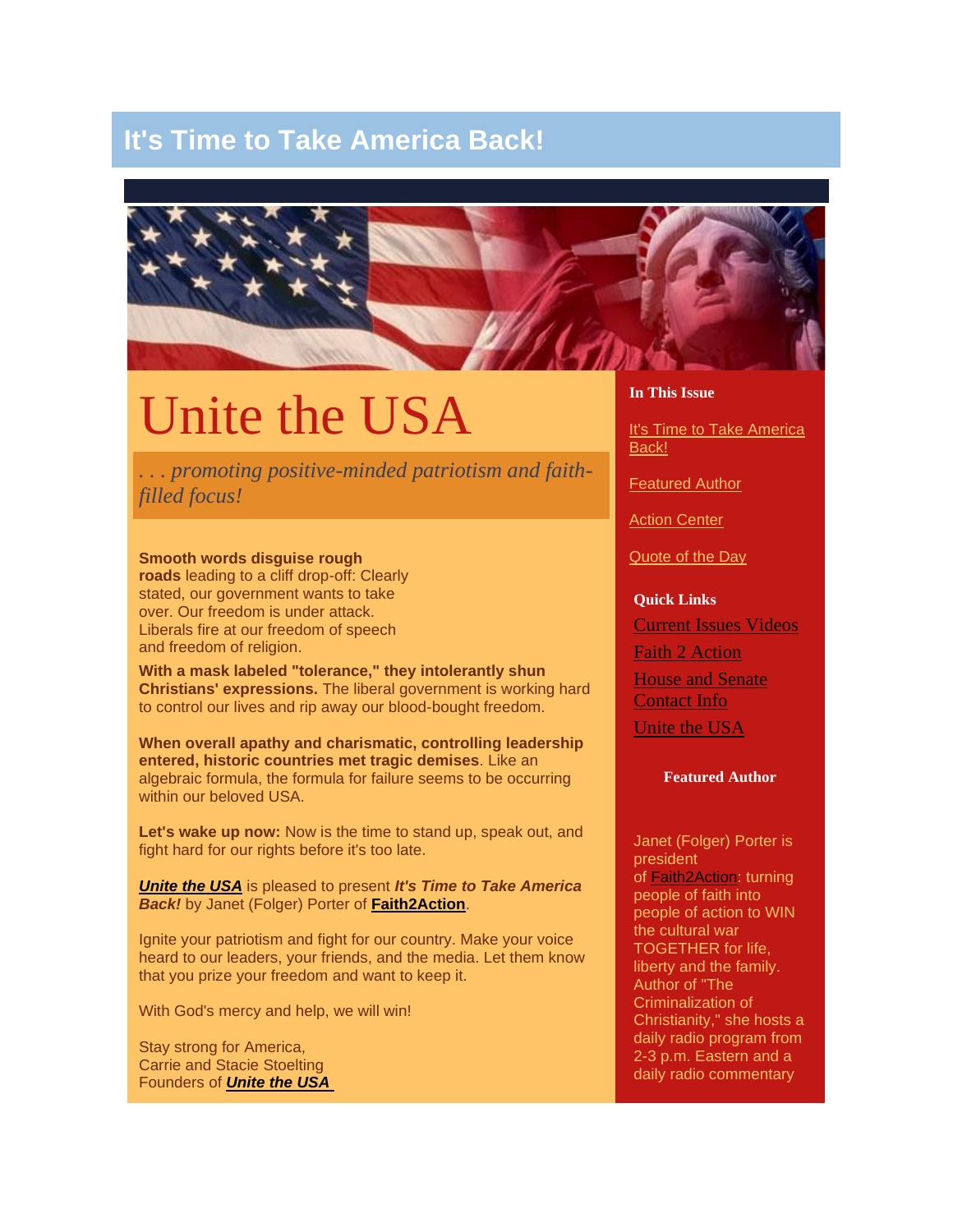# It's Time to Take America Back!



By Janet (Folger) Porter <http://www.f2a.org/>

Our nation is under attack. It's an attack greater than I've ever seen in my lifetime, and it's an attack from within. On Glenn Beck last week, Rush called it the "most dangerous time in my life for freedom and liberty in this

country." He's right, and we all know it.

All right, so what do we do?

Let me remind you, you made a pledge. You put your hand over your heart and you made a pledge, probably more than 100 times.

## *"I pledge allegiance to the Flag of the United States of America, and to the Republic for which it stands, one Nation under God, indivisible, with liberty and justice for all."*

You were the one who made the pledge. It's time we quit looking around for some politician or leader to come and rescue us. Stop looking for another country in which to flee, because you know what? WE are the ones who must rise up and take this nation back for the cause of liberty and justice for all.

While attending the Reclaiming Oklahoma for Christ meeting in August, I heard a speech from national hero Gen. Jerry Boykin. He was one of the original members of the U.S. Army's Delta Force, the commanding officer depicted in the movie "Black Hawk Down." He commanded the Green Berets and served as deputy under secretary of defense for intelligence. He put it this way: "WE are the remnant."

Now more than ever: Get "Taking America Back," Joseph Farah's manifesto for moral renewal, sovereignty and self reliance. He told the story of how he lay, shot and wounded, next to another soldier, a medic, who was dying. After asking the general to tell his wife that he loved her, his eyes rolled back in his head and his breathing stopped. The heart monitor went to a flat line. The man was dead.

Yet Gen. Boykin, bleeding himself, held the medic's arm and kept praying. "God, don't let him die. God, don't let him die." The nurse interrupted, "Let him go; he's gone." That didn't stop the general who just kept praying. No vitals. Just a nurse who kept saying, "He's dead. Let him go." But the general kept praying, "God, don't let him die."

heard in 100 markets and at [http://www.f2a.org/.](http://www.f2a.org/)

# Action Center



As U.S. Representative Michele Bachmann said on our Faith2Action program earlier this week, calls and e-mails are needed to every Senator and Congressman about the health care reform issue. Let them your thoughts about the bill and areas to which you object, such as increased government control, funding of abortions, loss of conscience objections for doctors and pharmacists, the required end-of-life counseling for senior citizens, and the projected cost of another trillion dollars over the next decade.

Find Congressional contact information [here.](http://www.f2a.org/index.php?option=com_content&view=article&id=295&Itemid=195)

Quote of the Day

"But a Constitution of Government once changed from Freedom, can never be restored. Liberty, once lost, is lost forever." President John Adams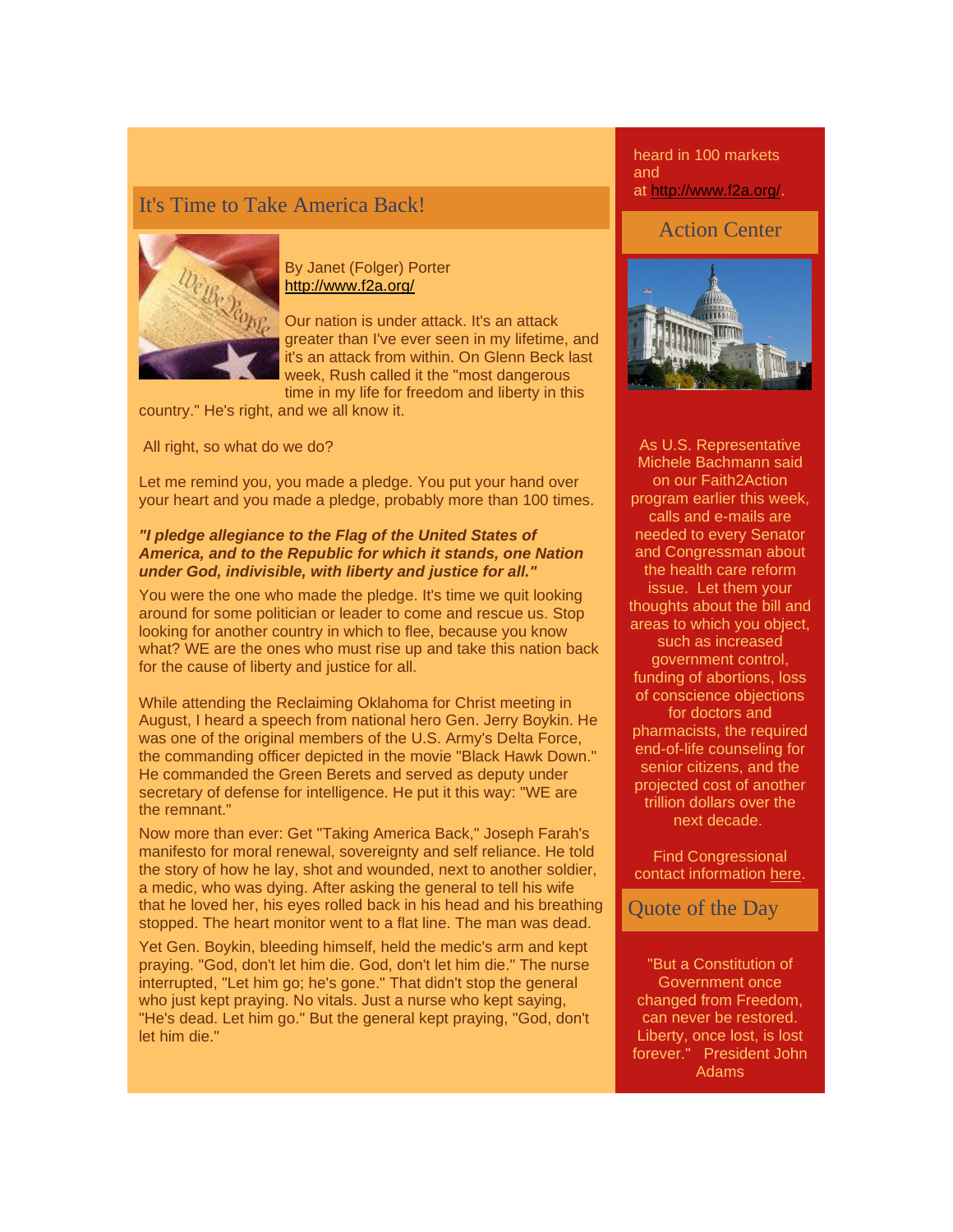It was a ridiculous prayer. The machines don't lie. No breathing. No heartbeat. The nurse's intentions weren't malicious. She had seen plenty of people die and knew for certain what it looked like.

But Gen. Jerry Boykin didn't walk by sight. He walked by faith. And his God is known for things like raising the dead. And so he just kept on praying. He knew the word of God and he knew what it said: "Trust in the Lord with all your heart, and lean not on your own understanding" (Proverbs 3:5). His own understanding was that this guy was dead. But the general trusted the Lord with all his heart anyway, and, as a result, that medic soldier is alive and still practicing medicine today.

Gen. Boykin's prayer for that soldier is the same as his prayer for our country: "God, don't let it die."

But the news reports say it's already gone. They report the U.S. House of Representatives will attempt a Government takeover of our health care (with abortion, rationing and denial of life saving treatment) as early as this week. The Senate has the cap and trade bill that will control us and tax us more than any other bill in American history. Thought crimes that will put pastors in prison while protecting pedophiles is in the Armed Services Conference Committee (having already passed the House and Senate).

The Obama administration has taken over the auto industry, banks and our finances. While we sit back and raise our fists at the television news, we are losing our freedoms, our free market and perhaps our very lives. And this time, because we have handed the keys of power in all three branches of government to those who are working to destroy our great nation, there is no one left in power to fight for us. We are the ones who must stand to fight.

But to fight, we need weapons. And there's an unpopular weapon that, at least so far, has not been banned or restricted. It's under the radar of even the NRA. You don't even need to register it. It's called fasting.

Several years ago I had the privilege of meeting with Dr. Bill Bright who founded Campus Crusade for Christ and has since gone on to heaven with all the people who are there because of him. I had a several hour drive and was so rushed for time that I had to skip lunch. But I "pressed through" to meet this great man of God. I sat across the table, mustering all my strength, feeling like I was going to faint. After all, I had skipped lunch. That's when he told me he was on "Day 37" of his 40 day fast.

This is not the time to be a lightweight.

And fasting (from something) is just the beginning to let God know we're serious. I'd like you to write down three dates to join us in finding out "how" to take back our nation:

Mark your calendars for How to Take Back America Conference (Sept. 25 and 26) where Gen. Jerry Boykin will be among the speakers, and May 1, 2010 (May Day at the Mall) a cry to God for